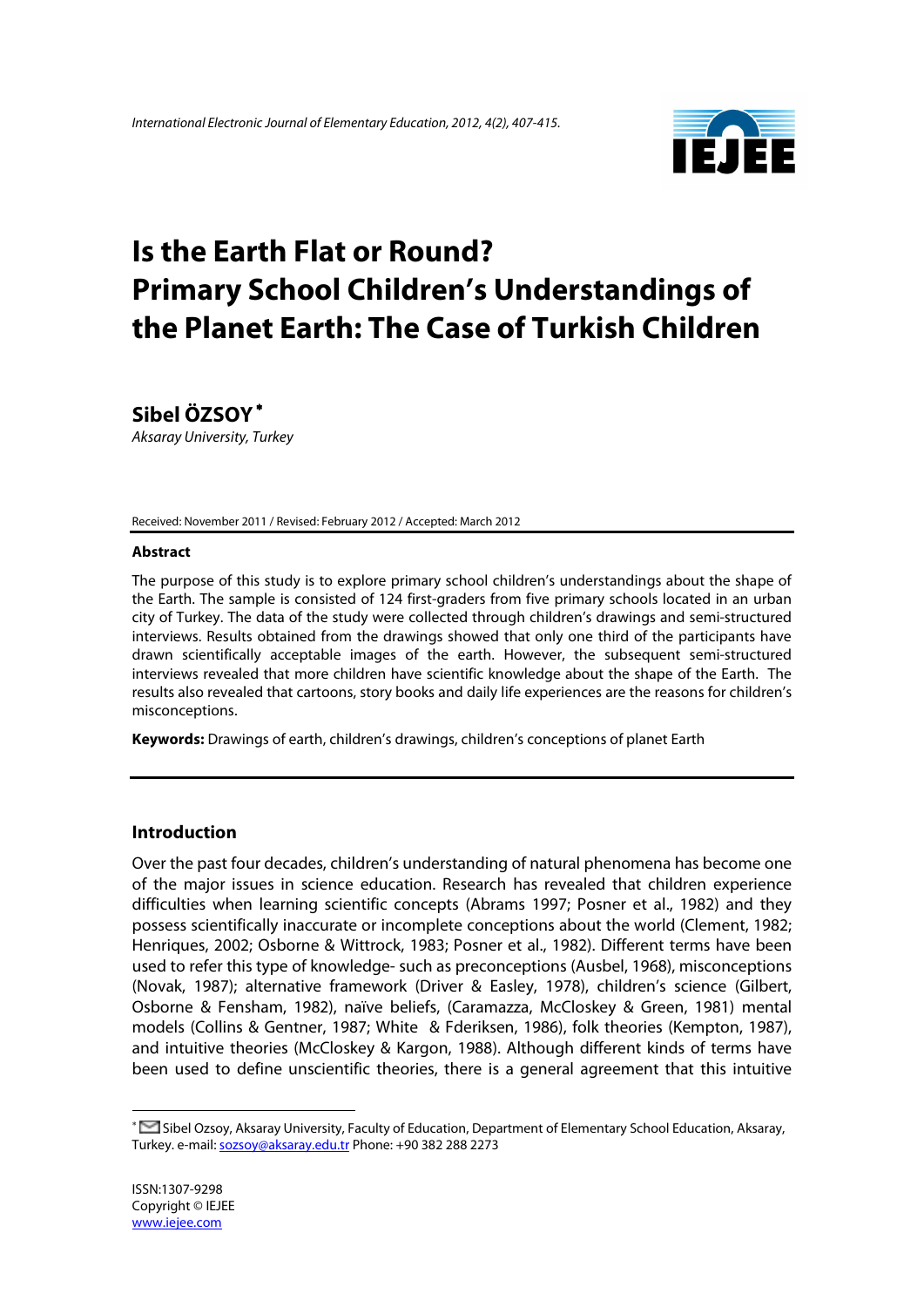knowledge provides explanations of natural phenomena which are frequently different from the currently accepted scientific definitions. Children's conceptions are formed by daily life experiences, perceptions, cultural influences and language use long before they begin formal education (Duit & Treagust, 1998; Vosniadou & Brewer, 1994). Children's misconceptions are pervasive, stable and resistant to change (Haslam & Treagust, 1987; Osborne, 1983). Moreover, they may block understanding of scientific concepts and hinder further learning (Hewson & Hewson, 1983; Shuell, 1987). For meaningful learning to occur, children should relate new knowledge with previously learned ones (Duit & Treagust, 1998). Thus, misconceptions should be taken into consideration in all stages of formal education to eliminate the old ones and to prevent the development of similar ones.

Astronomy is one of the oldest and the most popular science field that involves many concepts that can be incorrectly interpreted and learned by children. Astronomy takes an important place in science education because it has a relation with the Earth, space and nature. Conceptual understanding about the shape of the Earth, including alternative conceptions has been studied with educational researchers for many times. Children's drawings have been frequently used as a methodological means for their understanding of the concept Earth (Nussbaum & Novak, 1976; Sneider & Pulos, 1983; Vosniadou & Brewer, 1992). Research in this area revealed consistent results across different countries and cultures. However, this knowledge was also inconsistent with the scientific ones. In their study, Vosniadou and Brewer (1992) determined five types of unscientific models of the Earth. Researchers defended that flat Earth, rectangular Earth and the disc Earth are the initial models that children use before they receive information about the planet Earth. When children obtain some information about the shape of the Earth, they usually try to assimilate new information with their preexisting schema and they develop synthetic models such as the dual Earth and the hollow Earth. In the hollow Earth model, children represent the Earth spherical with a flat surface with people inside it whereas in the dual Earth children draw two earths; one being a flat surface on which people live and the other round and located in the sky. These findings are consistent with the findings from different cultures (Brewer et al.*,*  1987; Samarapungavan, Vosniadou & Brewer, 1996; Sneider & Pulos, 1983; Vosniadou & Brewer, 1990; 1992). Although there exist some cultural variaties, research demonstrates a universal tendency for young children to believe that the world is flat or flattened.

A number of recent studies have raised doubts about the mental models obtained from the previous research studies. Schoultz, Saljö, and Wyndhamn (2001) used interviews to explore children's conceptions about the shape of the Earth. In their study, researchers reported that even young children have scientific conceptions about the Earth's shape. Additionally in various studies researchers asked children, to select the plastic model representing the Earth's shape (Nobes et al., 2003; Panagiotaki, Nobes & Banerjee, 2006) and to select pictures that represented their view of the Earth (Straatemeier, van der Maas, & Jansen, 2008). In all these studies, researchers have reported that they have found little or no evidence of naïve mental models. Thus, they concluded that children have more knowledge about the Earth than the mental theorists indicated. Obtaining different results directed researchers to think about the instruments used to determine children's conceptions about the shape of the Earth. Siegal, Butterworth and Newcombe (2004) argued that using children's drawings might lead to overrepresentation of a flat Earth concept among children due to the difficulties in drawing a sphere. Moreover they also questioned whether a drawing of a person standing on a flat surface indicated that children believe that the Earth is flat.

Children's cognitive development can be studied by many approaches such as open-ended questions, two-tier diagnostic tests, concept maps, word association tests etc. Children usually experience difficulties in expressing their thoughts and their explanations are easily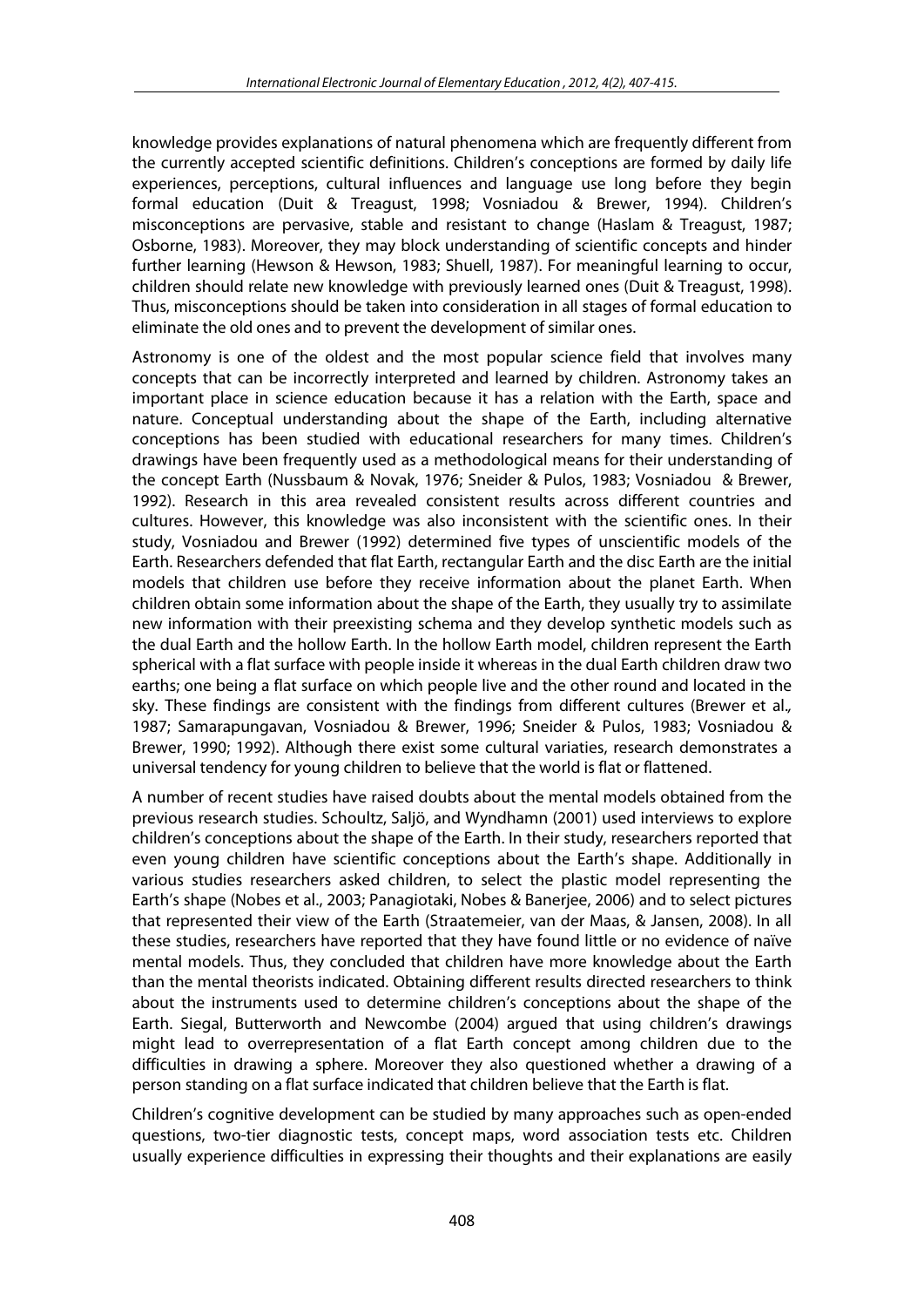affected by the types of questions asked and researcher's attitudes. For these reasons, using these data collection methods bring some deficiencies together. Additional to these tools, using children's drawings to probe their understandings can provide fruitful information about their representational world (White & Gunstone, 2000). Children's drawings have been a focus of research for many decades. Drawings are usually used for cognitive, personality and diagnostic assessment (Knoff & Prout, 1985; Naglieri, 1988). Previous research studies proved that drawings can be used to provide rich data on children's understandings of various science concepts; such as water cycle, groundwater, rivers, mountains, and their alternative conceptions (Bar, 1989; Coates, 2002; Cuthbert, 2000; Edens & Potter, 2003; Golomb, 1992; Hayes, Symington & Martin, 1994; Moline, 1995; Rennie & Jarvis, 1995; Sneider & Pulos, 1983; Stromment, 1995; van Meter, 2001; Vosniadou & Brewer, 1992). Reith (1997) explains that "drawings are believed to reflect the subject's mental representations and conceptual knowledge about the objects they draw. Drawings become more accurate and detailed as children's mental models of the world become more extensive and differentiated." (p. 61). Previous research studies also revealed that using drawings to elicit children's understanding would have some limitations. Chidren's drawing abilities limit what they produce in their drawings. Understanding a concept, or having a scientific knowledge about it, does not necessarily mean children can and they will draw it accurately (Arnold, Sarge & Worrall, 1995). In his study, which is focusing on biodiversity, Strommen (1995) found that children tended to draw multiples of a single type of animal or plant rather than different species, although they knew names of different kinds of animals and plants. Additionally, especially in the early childhood, children's drawings may be misinterpreted by the researchers due to the lack of clarity in the images. Because of these limitations researcher prefer to use interviews in conjunction with drawings. This combined methodology have been used successfully to explore children's ideas about concepts such as technology (Rennie & Jarvis, 1995), water cycle (Dove, Everett & Preece, 1999) and evaporation (Schilling, McGuigan & Qualter, 1993). In the current study, researcher preferred to use this data collection method to overcome the deficiencies that may come up with using either methods alone.

#### *Aim of the Study*

Astronomy is an important component of the Turkish science and technology curricula throughout different grade levels. The current curricula include concepts about solar system, movements of the sun, earth and moon, formation of a day and seasons, shape and size of the planet Earth. Understanding the shape of the Earth is a part of the 4th grade Turkish science curriculum. As a part of the science curriculum, students are expected to define the shape of the Earth, give some daily life examples supporting the spherical shape of the Earth and realize that in the history, people have naïve theories about the shape of the world. Turkish children faced with the formal instruction about the shape of the earth for the first time in the fourth grade. Thus, for an effective instruction to occur, it is important to determine children's (pre-) conceptions about the shape of the Earth.

With this respect, the purpose of this paper is to investigate Turkish first grade children's conceptual knowledge about the Earth's shape. The purpose was to understand the nature of children's initial knowledge about the shape of the Earth. The study reported in this paper sought to specifically examine the data gathered from the primary school children with the following research question in mind: How do first-graders conceptualize the shape of the Earth?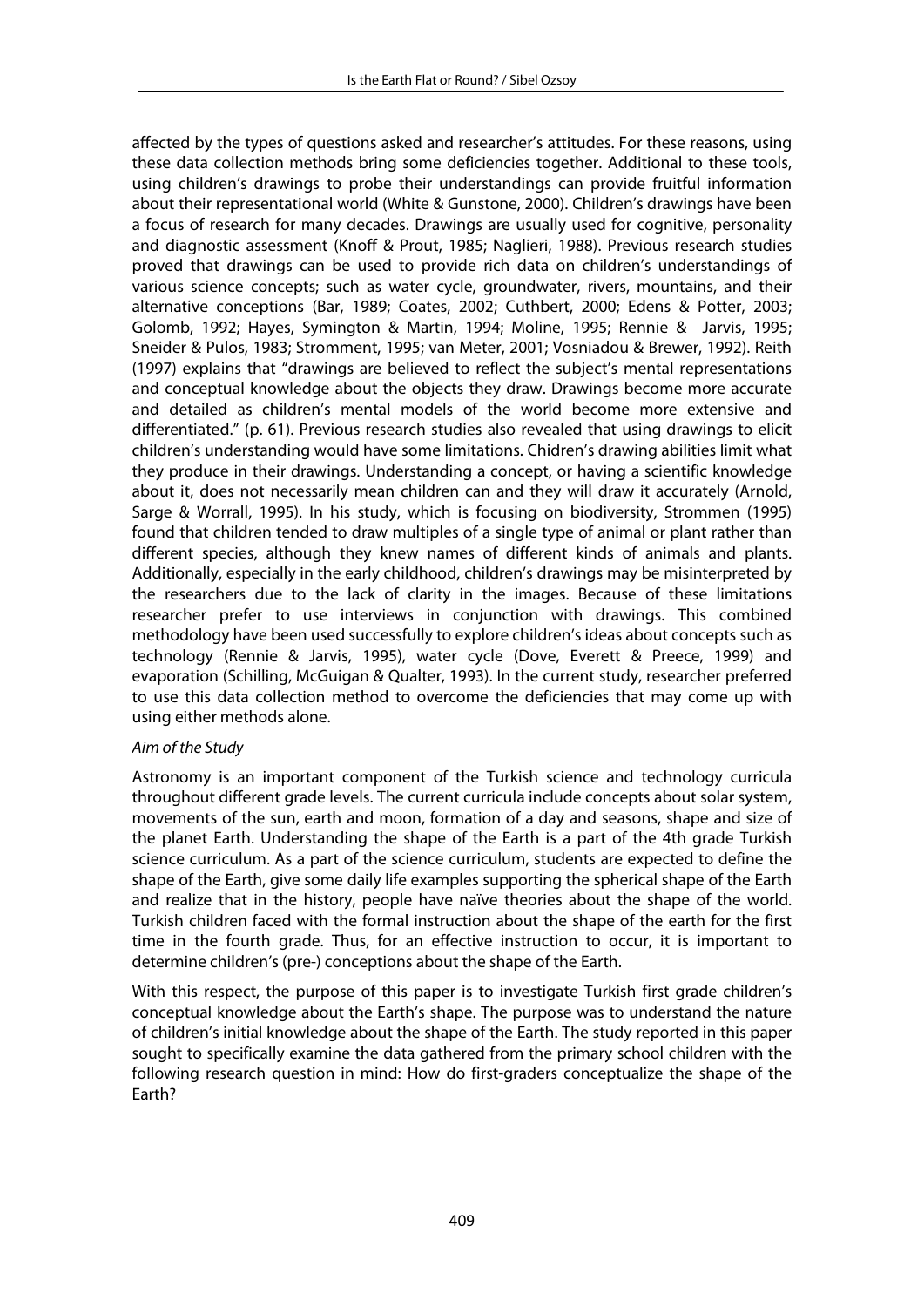# **Method**

## *Sample*

The research was carried out in the fall semester of 2011-2012 academic year. A total of 124 first-graders at five primary schools in an urban area of Turkey have attended the study. The children were between 6 to 8 years old with a mean age 7.4. (sd= 5 months).

# *Procedure*

The data of the study were collected by children's drawings. Drawing is a powerful qualitative tool to determine how children explain and construct ideas and concepts. Not to cause any confusion whether they were required to draw the Earth from the global perspective or the local perspective, the researcher invited children to draw the Earth as if they were watching it from the space and write what is happening. As some of the earlier mentioned litterature have revealed, when children are asked to include people and the sky in their drawings, they experience confusion about the perspective in their drawings. For this reason, the researcher only focused on children's conceptions about the shape of the Earth. The drawings were completed within a reqular lesson which lasted in 40 minutes. Children were asked to work individually and not to perceive the task as a test with right or wrong answers. Children were provided a drawing sheet to work on it and allowed to use any colours of crayons. Since children at these ages may lack adequate writing skills, additional information was gathered by interviewing the children while they were drawing the Earth. This method was preferred as data collection technique to prevent the probability of losing children's considerations during the drawing process. Drawing tasks in combination with an interview provided an opportunity to utilize two methods of determining students' understanding about the shape of the Earth. While they were drawing, children were interviewed in a semi-structured way and the discussions were typed. For the interview, questions are designed according to the child's own interest, but they also focused on the children's understanding of the Earth and their choice of pictorial convention. Sometimes, it was difficult to determine the images children drew on their working sheet. Interview questions were also used to clarify these ambiguous images. Additionally, children were also asked the source of their knowledge. Initial questions in the interviews aimed at understanding what images the children have drawn in their drawings. Follow up questions were used to clarify the responses which are difficult to understand. To elicit further information the children were given the opportunity to tell more about their drawings.

## *Analyses*

Visual and verbal data were analyzed by content analysis techniques (Ball & Smith, 1992; Banks, 2001). Before coding, the researcher overviewed all the drawings and read the transcriptions of interviews to get general ideas and to determine meaningful data units. Then, a list of codes was created by noting all the features included in the drawings and interviews. Throughout the analysis this list was revised as new features were identified. After coding the data, categories were emerged. The codes were compiled into categories; i.e. codes were organized under related categories. The researcher overviewed all the transcripts again to validate the appropriateness of codes and categories emerged. The data obtained from drawings and interviews were read and coded by another researcher; a specialist in primary school education. Inter-rater reliability was calculated as 89%.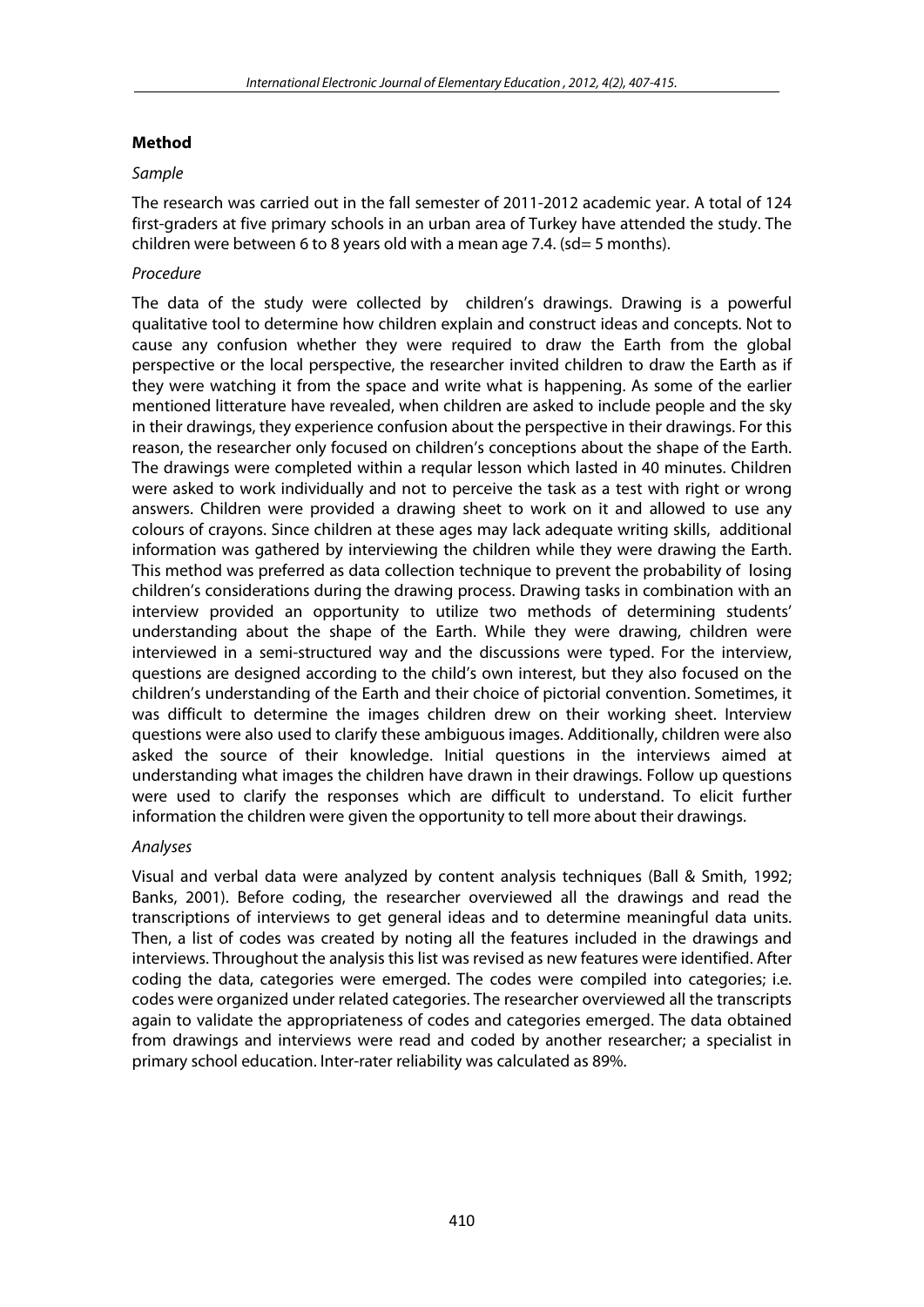### **Findings**

*Drawings of Spherical Earth*: The largest group of participants (*n* = 51, 41.13%) drew this version of the Earth. In their drawings they usually included a spaceship coming closer to the Earth, some other planets and stars (see Figure 1). They usually included an astronout inside or sometimes outside the spaceship. Children drew the spherical Earth and coloured the surface of it with brown and blue. When children were asked why they have used these colours for the surface, they replied that from the space, the surface of the Earth seems mostly blue, and this colour represents oceans and seas. However, there are also brown areas representing the land where people live on it. Children drawing spherical Earth did not include people in their drawings. When they were asked why they did not draw any people, they replied *"It's not possible to see people living on the Earth from the space".* In their drawings, although children drew the shape of the Earth as a circle to represent its spherical shape, they drew the stars with a star polygon with five corners. Additionally, some of them drew the Moon in their drawings however in its waxing crescent phase. When the researcher asked the reason of drawing the Moon in that way, children replied that Moon has several phases and it is possible to observe the phases of the moon from the space. Children were also asked about the real shapes of the stars. All of the children including stars in their drawings replied that they don't know the exact shape of the stars. They also replied that in their story books, stars are drawn with a star polygon. And when they look up the sky at night, they can see the sparkling stars. Based on these information they concluded that probably stars do not have a regular shape like the planets have.



**Figure 1.** *Example Drawings of Spherical Earth*

*Drawings of Flat Earth:* Nearly 21% of children; that is 26 of them, drew a flat Earth. They showed one or more people, usually with buildings, mountains or trees. In all of the drawings people stood on a straight line representing that children believe that the Earth's shape is a plane or a disk. All of these pictures were similar to the children's drawings that Vosniadou & Brewer (1990, 1992) have interpreted as indication for flat Earth mental models. All children drawing flat Earth showed evidences of spherical earth during the interviews. First, they were asked about the shape of the earth. All the children replied: *"The earth is round".* When they were asked why they did not draw a circular shape, children replied that in this way: *"It is not possible to see the people living on the Earth".* They made comments that in order to show the people, mostly themselves or their families, they had to draw the Earth in this way. Some of the children (11 of them, 8. 87%) commented that although the Earth is round in shape the lands in which people live on are flat. The tendency among this subgroup of participants with regard to their conception of Earth is this: The Earth looks straight and flat when we look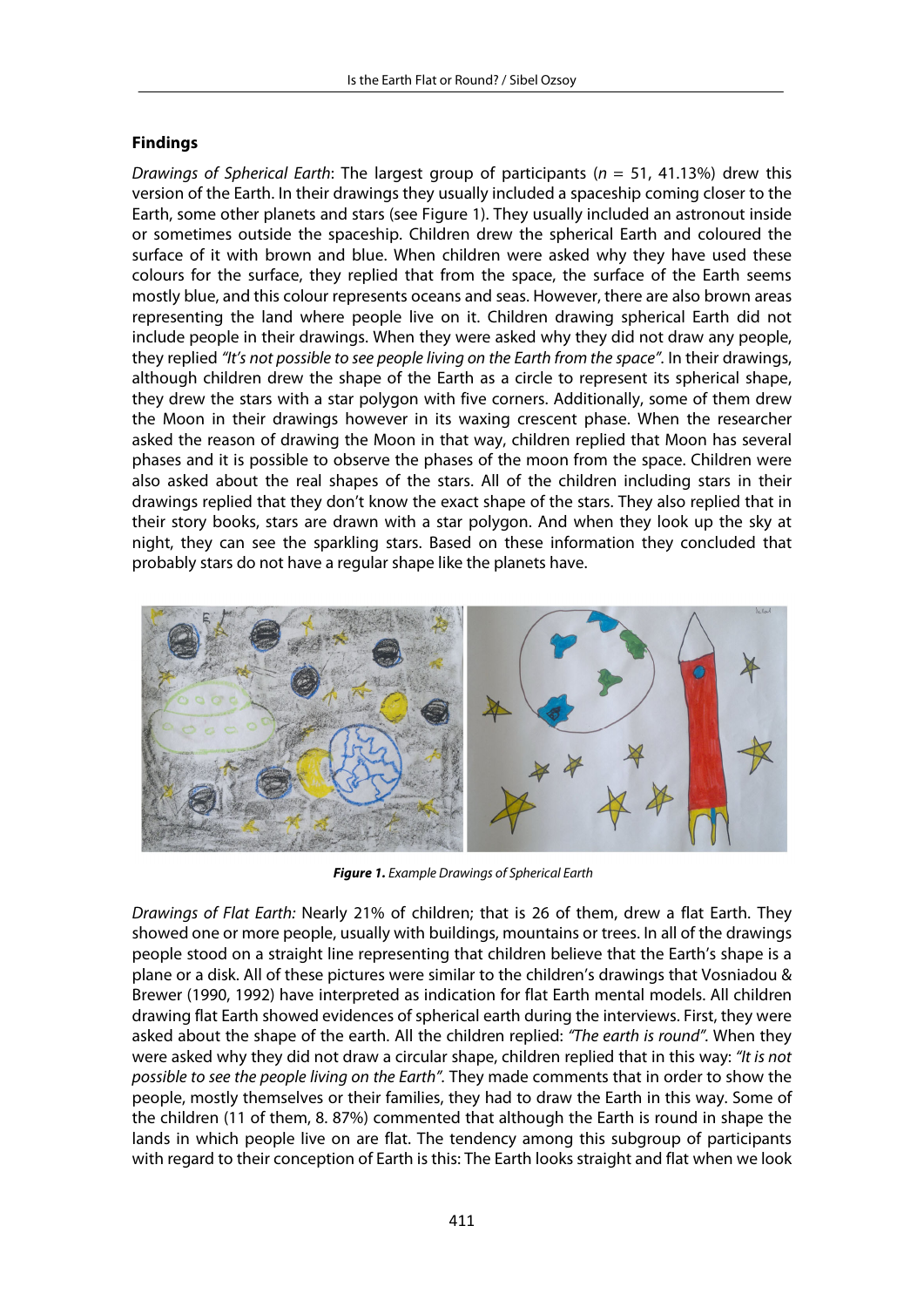at our surroundings. They also expressed that we can see the Earth's roundness in downhill slopes. This finding is consistent with what Nussbaum (1985:179) found in his studies: Children who said that the Earth was round, but who believed that we lived on a flat Earth, explained the Earth's roundness by saying "The Earth's roundness is just the roads' curves' or 'The Earth's roundness is just the mountains' shapes". These findings shows that children cannot differentiate the astronomical conceptual framework of the planet Earth from the common sense framework of the Earth as nearby surroundings.



**Figure 2.** *Example Drawings of Flat Earth*

*Drawings of Dual Earth:* These pictures were drawn by 47 (37.90%) of the participants. In their drawings they drew both the scientific and the flat versions of the Earth. The subsequent interviews revealed that none of them believes in the existence of two Earths; one which we live on and the other which is a planet in the sky. Children were asked the reason for drawing two earths, instead of one. They replied that although they knew that the Earth is round, and there is only one Earth we live on, they also wanted to draw their home places with an Earth representation. The dual Earth pictures show separate views of the same earth, from the two different perspectives.



**Figure 3.** *Example Drawings of Dual Earth*

## **Discussion and Conclusion**

This paper has presented data and discussed the the views of 124 Turkish first-graders about the planet Earth. Based on the results obtained from the children's drawings, it was able to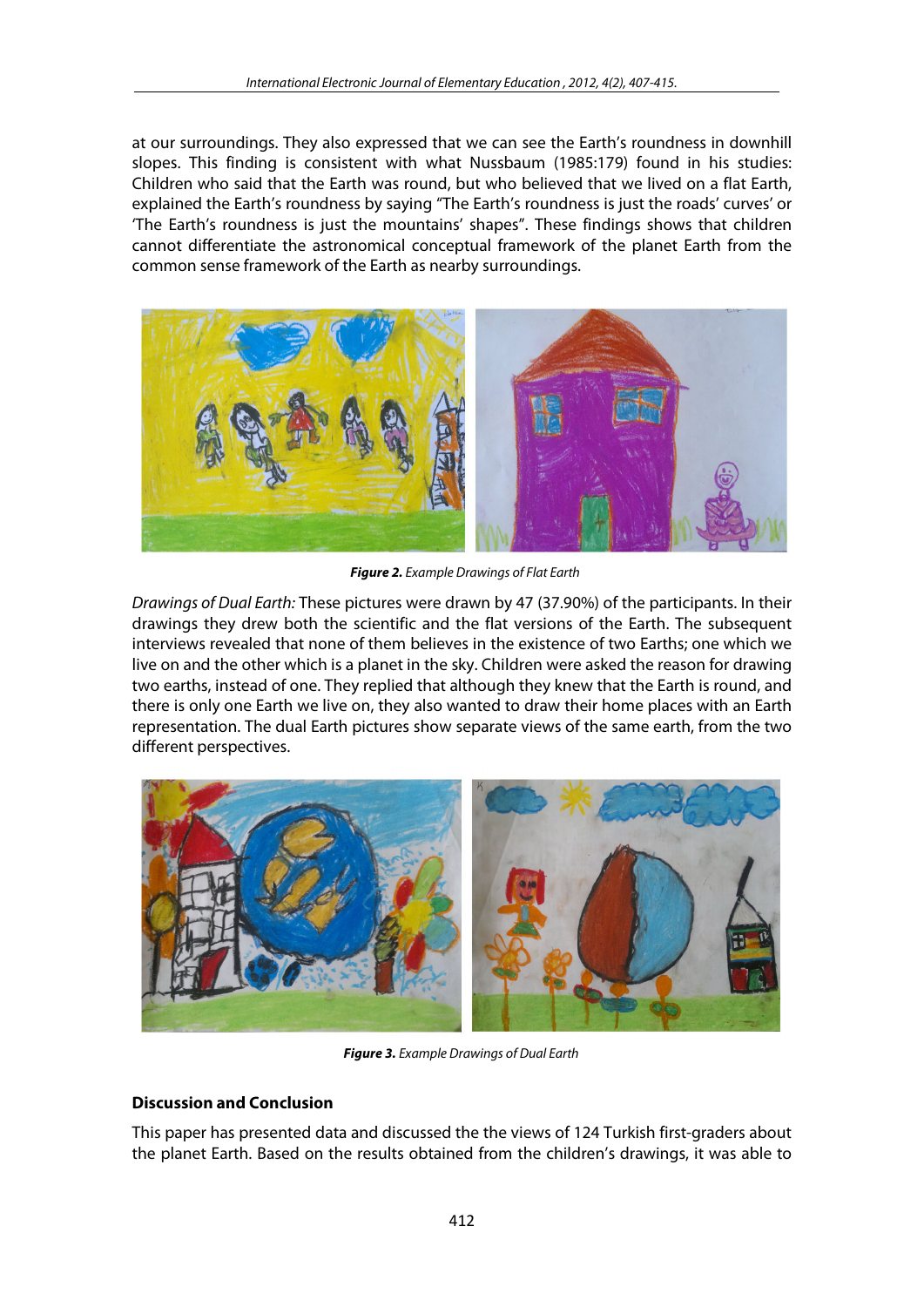identify two alternative models of the earth: the flattened Earth and the dual Earth. Nearly 60% of the participants drew the unconventional scientific version of the Earth. The drawings show some variety among them however, they can easily be grouped into the alternative models of the Earth defended by the mental theorists. These findings are consistent with the results of prior research claiming that children have difficulty in understanding that the Earth is spherical and form various misconceptions regarding its shape (Nussbaum, 1979; Nussbaum & Novak, 1976).

By considering the results obtained from the interviews, however, it can be reported that children have some scientific knowledge about the shape of the Earth. The findings from this study seems to indicate that drawings provide a powerful tool to explore the children's consception of the Earth, but the information one can get from the drawings and the subsequent conversations about the drawings should be interpreted and used very carefully. Moreover, when the children were given the opportunity to give an account for the source of their knowledge about the Earth, Moon and the stars, almost all of the children said that they have seen how the earth is seen from the space on TV - mostly from cartoons and in their story books. Those of the children who represented the stars with a star polygon also replied that in their daily lifes they observe the stars as tiny and shiny dots in the sky. Thus, one may say that cartoons, the story books and the daily life experiences are the reasons for their misconceptions.

Exploring children's misconceptions about the nature and natural phonemenons and the sources of their knowledge may strengthen the teachers' effords to improve their teaching practices with regard to science concepts. For meaningful learning to take place, teachers should consider what knowledge the learner already possesses (Gunstone, 1990). Knowing children's (pre-) conceptions will provide the teachers information about the children's mental models that they have constructed before the instruction. By this way it will be possible to create instructional methods, strategies and aids that may help the students to change the wrong mental models and construct meaningful and useful ones. To understand the natural world, children should be provided conditions for developing positive experiences, imagination, increased sense of wonder, creativity and observation skills. Science educators, should create such learning environments in which the children meet challenges that can encourage them to activate and evaluate what they already know in the light of scientific knowledge that they encounter in the school. By this way it will be possible to promote a conceptual development which is consistent with our existing scientific knowledge about the nature.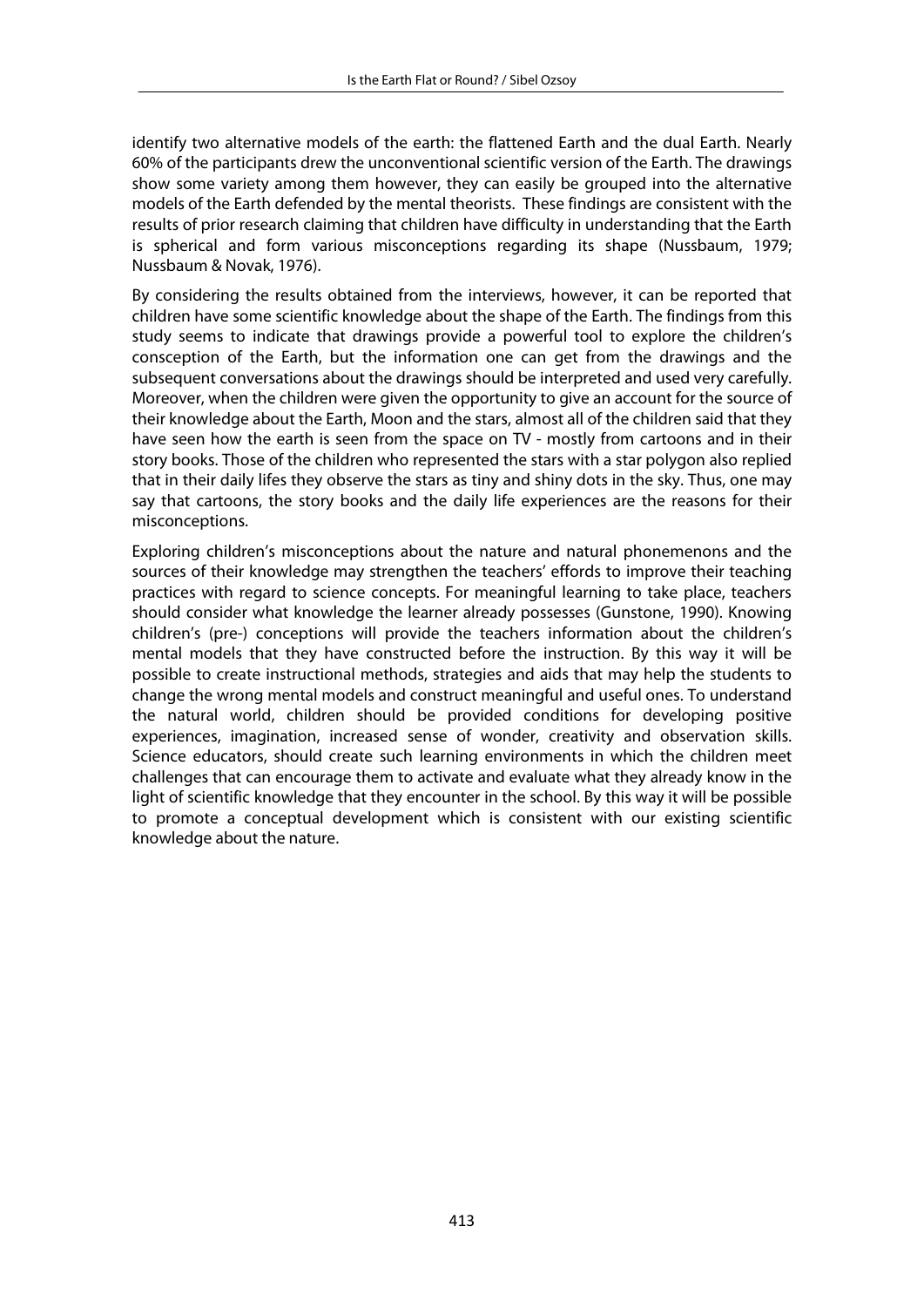#### **References**

- Abrams, R. (1997). Proceedings of "From misconceptions to constructed understanding": *The Fourth International Misconceptions Seminar* [On-line]. Available: http://www2ucsc.edu/ mlrg/ proc4abstracts.html. 02/03/2012.
- Arnold, P., Sarge, A., & Worrall, L. (1995). Children's knowledge of the earth's shape and its gravitational field . *International Journal of Science Education, 17*, 635-642.
- Ausbel, D. P. (1968). *Educational Psychology: A Cognitive View*. New York: Holt, Rinehart and Winston, Inc.
- Ball, M., & Smith, G. (1992). *Analyzing and visualizing data*. London: Sage.
- Banks, M. (2001). *Visual methods in social research*. London: Sage.
- Bar, V. (1989). Children's views about the water cycle. *Science Education*, *73*, 481-500.
- Brewer, W., Hendrich, D., & Vosniadou, S. (1987). A cross-cultural study of children's development of cosmological bodies: Samoan and American data. In *Paper presented at the Third International Conference on Thinking* (Honolulu, U.S.).
- Caramazza, A., McCloskey, M. & Green, B. (1981). Naïve beliefs in "sophisticated" subjects: Misconceptions about trajectories of objects. *Cognition*, *9*, 117-123.
- Clement, J. (1982). Student's preconceptions in introductory physics. *American Journal of Physics*, *50*, 66-71.
- Coates, E. (2002). 'I forgot the sky!' Children's stories contained within their drawings. *International Journal of Early Years Education, 10*(1), 21-35.
- Collins, A. & Gentner, D. (1987). How people construct mental models. In *Cultural models in language and thought,* D. Holland and N. Quinn (Eds.), Cambridge: Cambridge University Press., 243.
- Cuthbert, A. J. (2000). Do children have a holistic view of their internal body maps? *School Science Review, 82*(299), 25-32.
- Driver, R., & Easley, J., (1978). Pupils and paradigms: a review of literature related to concept development in adolescent science students. *Studies in Science Education*, *5*, 61-84.
- Dove, J. E., Everett, L. A., & Preece, P. F. W. (1999). Exploring a hydrological concept through children's drawings. *International Journal of Science Education, 21*(5), 485-497.
- Duit, R. & Treagust, D. (1998). Learning in science-from behaviourism towards social constructivism and beyond. In International Handbook of Science Education, ed. B. Fraser and K. Tobin, Dordrecht, The Netherlands: Kluwer Academic, 3-26.
- Edens, K. M. & Potter, E. (2003). Using descriptive drawings as a conceptual change strategy in elementary science. *School Science and Mathematics, 103*, 135-144.
- Gilbert, J. K., Osborne, R. J., & Fensham, P. J. (1982). Children's science and its consequences for teaching. *Science Education*, *66*(4), 623-633.
- Golomb, C. (1992). *The Child's Creation of a Pictoral World.* Berkeley: University of California Press.
- Gunstone, R. F. (1990). Children's science: a decade of developments in constructivist views of science teaching and learning. *The Australian Science Teachers Journal, 36*(4), 1990.
- Hayes, D., Symington, D., & Martin, M. (1994). Drawing during science activity in the primary school. *International Journal of Science Education,16*, 265-277.
- Haslam, F. & Treagust, D. F. (1987). Diagnosing secondary students' misconceptions of photosynthesis and respiration in plants using a two-tier multiple choice instrument. *Journal of Biological Education, 21*(3), 203-211.
- Hewson, M. G. & Hewson, P. W. (1983). Effect of instruction using prior knowledge and conceptual change strategies on science learning. *Journal of Research in Science Teaching*, *20*(8), 731-743.
- Henriques, L. (2002). Children's ideas about whether: A review of the literature. *School Science and Mathematics, 102*(5), 202-215.
- Kempton, W. (1987). Two theories of home heat control. In *Cultural models in language and thought,* D. Holland and N. Quinn (Eds.), Cambridge: Cambridge University Press., 222.
- Knoff, H. M. & Prout, H. T. (1985). *Kinetic Drawing System for family and school: A handbook.* Los Angeles: Western Psychological Services.
- McCloskey, M. & Kargon, R. (1988). The meaning and use of historical models in the study of intuitive physics. In *Ontogeny, phylogeny, and historical development*, S. Strauss (Ed.), Norwood, NJ: Ablex, 49.
- Moline, S. (1995). *I see what you mean: Children at work with visual information*. York, ME: Stenhouse Publishers.